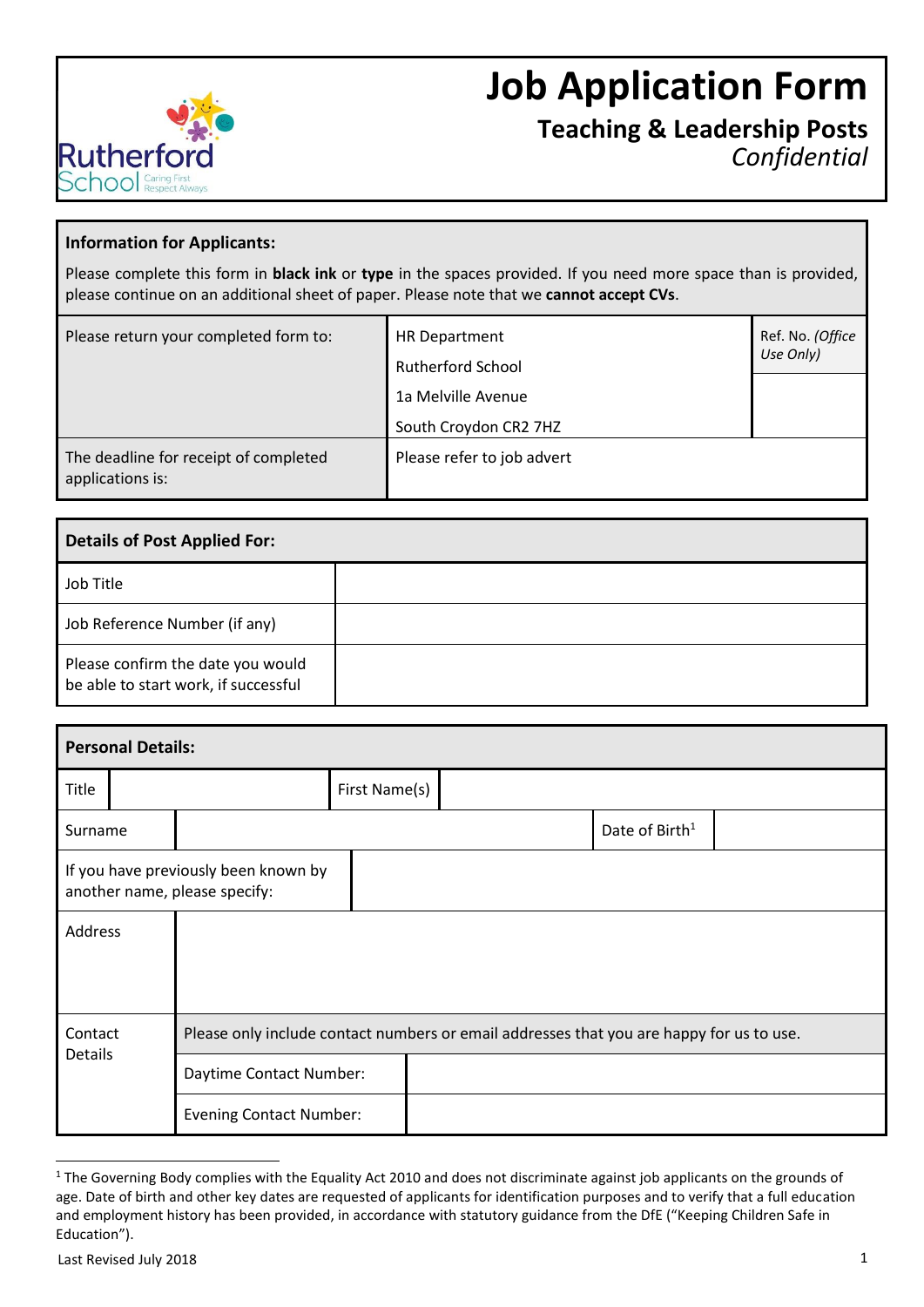|                                                                                                          | Mobile Number (if different): |            |           |                                                                                           |
|----------------------------------------------------------------------------------------------------------|-------------------------------|------------|-----------|-------------------------------------------------------------------------------------------|
|                                                                                                          | Email Address:                |            |           |                                                                                           |
| <b>DfE Registration Number</b>                                                                           |                               |            |           |                                                                                           |
| Do you hold Qualified Teacher Status (QTS) or<br>Qualified Teacher Learning and Skills (QTLS)<br>status? |                               | <b>YES</b> | NO.       | If yes, please confirm below whether you hold QTS<br>or QTLS and the date it was awarded: |
|                                                                                                          |                               |            |           |                                                                                           |
| Do you currently have the right to work in the                                                           |                               | <b>YES</b> | <b>NO</b> | If no, please specify your circumstances below:                                           |
| UK?                                                                                                      |                               |            |           |                                                                                           |
|                                                                                                          |                               |            |           |                                                                                           |

| <b>Education and Qualifications:</b>                        |                                                               |                    |                                                                   |  |  |  |  |  |  |
|-------------------------------------------------------------|---------------------------------------------------------------|--------------------|-------------------------------------------------------------------|--|--|--|--|--|--|
|                                                             | Please also include any relevant professional qualifications. |                    |                                                                   |  |  |  |  |  |  |
| Name of Institution (e.g. School,<br>College or University) |                                                               | Dates Attended     | Courses/Subjects Taken and<br><b>Examination Results or Award</b> |  |  |  |  |  |  |
|                                                             | From<br>(Month/Year)                                          | To<br>(Month/Year) |                                                                   |  |  |  |  |  |  |
|                                                             |                                                               |                    |                                                                   |  |  |  |  |  |  |
|                                                             |                                                               |                    |                                                                   |  |  |  |  |  |  |
|                                                             |                                                               |                    |                                                                   |  |  |  |  |  |  |
|                                                             |                                                               |                    |                                                                   |  |  |  |  |  |  |

| <b>Membership of Professional Bodies:</b>                                    |                          |                              |  |  |  |
|------------------------------------------------------------------------------|--------------------------|------------------------------|--|--|--|
| Please give details of any relevant professional bodies to which you belong. |                          |                              |  |  |  |
| Name of Professional Body                                                    | <b>Membership Status</b> | Date Membership<br>Commenced |  |  |  |
|                                                                              |                          |                              |  |  |  |
|                                                                              |                          |                              |  |  |  |

'n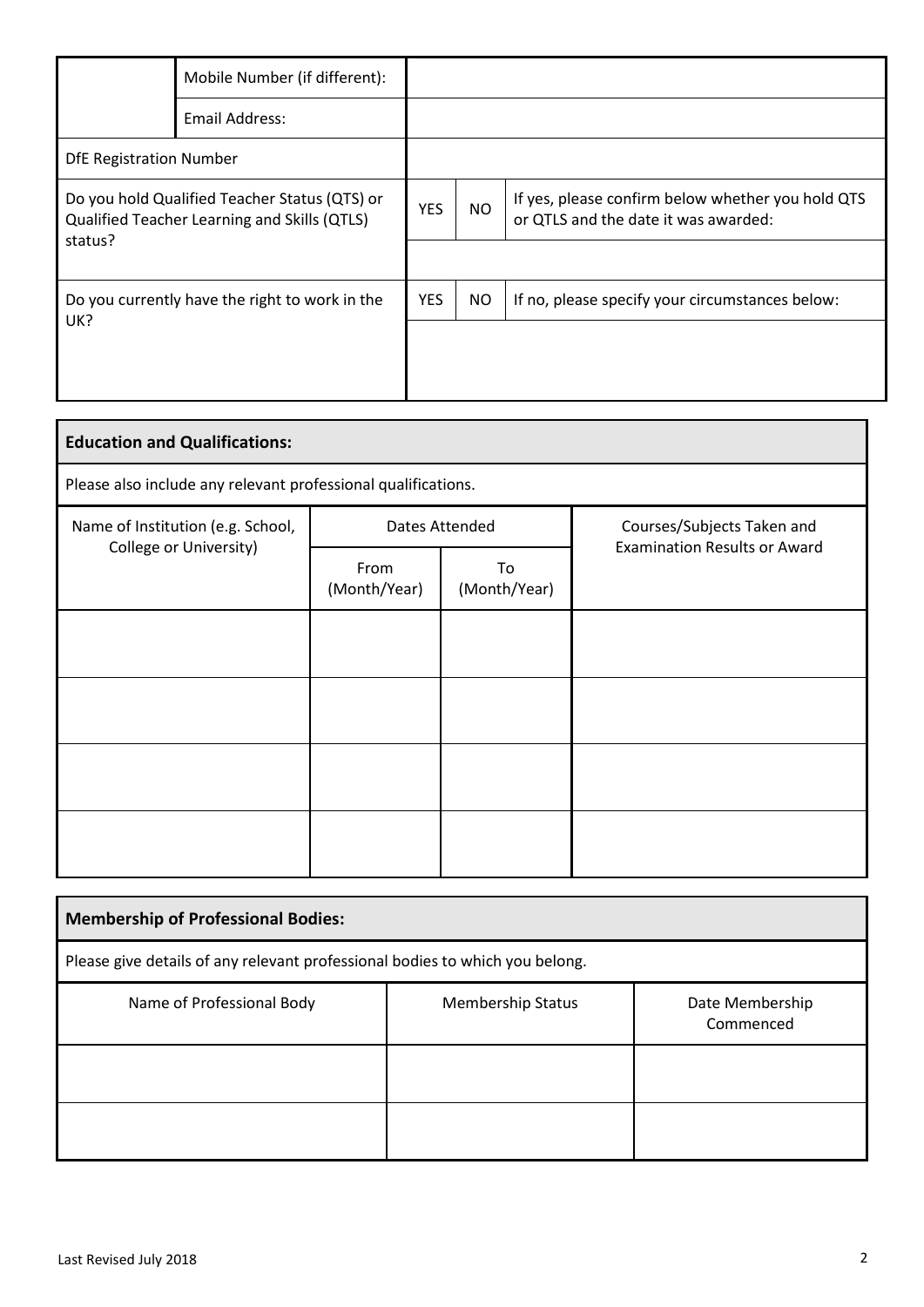# **Professional Development:**

Please give details of any courses undertaken which you have not already detailed and which you consider to be relevant to this application.

| Course Title | Course Provider | Dates Attended       |                    | Award (if any) |
|--------------|-----------------|----------------------|--------------------|----------------|
|              |                 | From<br>(Month/Year) | To<br>(Month/Year) |                |
|              |                 |                      |                    |                |
|              |                 |                      |                    |                |
|              |                 |                      |                    |                |
|              |                 |                      |                    |                |

| <b>Details of Present or Most Recent Teaching Appointment:</b>            |                                         |  |  |            |   |                                                                    |                 |  |
|---------------------------------------------------------------------------|-----------------------------------------|--|--|------------|---|--------------------------------------------------------------------|-----------------|--|
| Post Held                                                                 |                                         |  |  |            |   |                                                                    |                 |  |
| Responsibilities Held (if applicable)                                     |                                         |  |  |            |   |                                                                    |                 |  |
|                                                                           | Dates Employed From and To (Month/Year) |  |  |            |   |                                                                    |                 |  |
| School/College Name and<br><b>Address</b>                                 |                                         |  |  |            |   |                                                                    |                 |  |
| Pupils                                                                    | Number on Roll:                         |  |  | Age Range: |   |                                                                    | Gender / Mixed: |  |
| Name of Local Authority (if<br>applicable)                                |                                         |  |  |            |   | Type of School/College<br>(Community, Academy,<br>Independent etc) |                 |  |
| Salary<br>Annual Salary (if part-time, specify the FTE):                  |                                         |  |  |            | £ |                                                                    |                 |  |
| <b>Details</b><br>Additional Allowances (state type and annual<br>value): |                                         |  |  |            |   |                                                                    |                 |  |
| (if applicable)                                                           | Reason for Leaving                      |  |  |            |   |                                                                    |                 |  |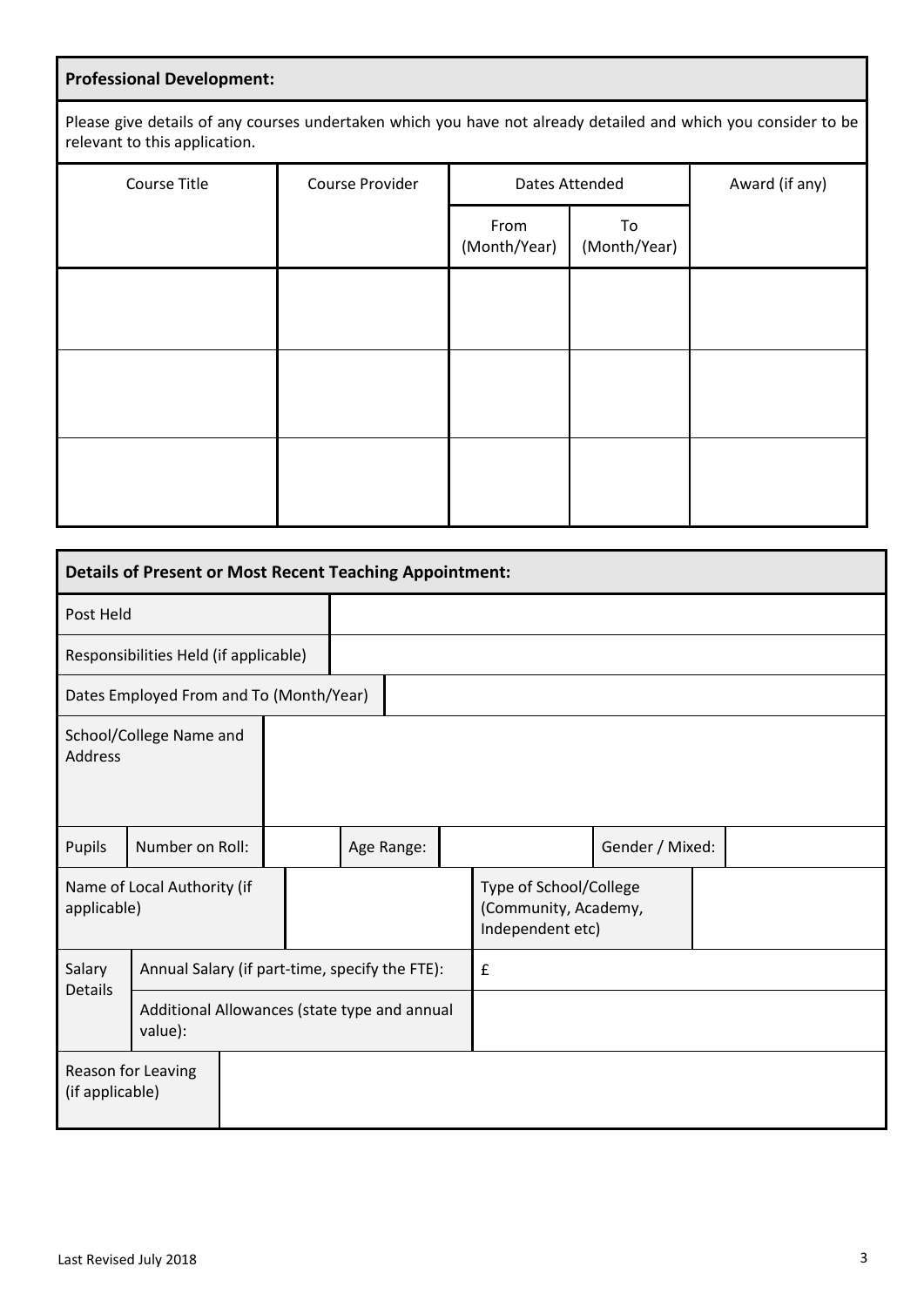#### **Previous Teaching Appointments:**

Please give details of **all previous teaching appointments** you have undertaken, starting with the most recent. Details of employment undertaken outside of teaching, and any other gaps in employment, should be recorded on pages 5-6. Please use a continuation sheet if necessary.

|    | <b>School/College/Employer Details</b>                                                    | <b>Post Details</b>                        | <b>Dates Employed and</b><br><b>Reason for Leaving</b> |
|----|-------------------------------------------------------------------------------------------|--------------------------------------------|--------------------------------------------------------|
| 1. | <b>Employer Name:</b>                                                                     | Title of Post:                             | From (Month/Year):                                     |
|    |                                                                                           |                                            |                                                        |
|    |                                                                                           |                                            | To (Month/Year):                                       |
|    | Type of School/College (e.g. community,<br>academy, independent etc) and NOR<br>(approx): | Responsibilities Held (if applicable):     |                                                        |
|    |                                                                                           |                                            | Reason for Leaving:                                    |
|    |                                                                                           |                                            |                                                        |
|    | Local Authority (if applicable):                                                          | Additional Allowances (type/value):        |                                                        |
|    | Pupil Age Range / Gender:                                                                 | Key Stage / Subject / Age Range<br>Taught: |                                                        |
| 2. | <b>Employer Name:</b>                                                                     | Title of Post:                             | From (Month/Year):                                     |
|    |                                                                                           |                                            |                                                        |
|    |                                                                                           |                                            | To (Month/Year):                                       |
|    | Type of School/College (e.g. community,<br>academy, independent etc) and NOR<br>(approx): | Responsibilities Held (if applicable):     |                                                        |
|    |                                                                                           |                                            | Reason for Leaving:                                    |
|    |                                                                                           |                                            |                                                        |
|    | Local Authority (if applicable):                                                          | Additional Allowances (type/value):        |                                                        |
|    |                                                                                           |                                            |                                                        |
|    | Pupil Age Range / Gender:                                                                 | Key Stage / Subject / Age Range<br>Taught: |                                                        |
|    |                                                                                           |                                            |                                                        |
| 3. | <b>Employer Name:</b>                                                                     | Title of Post:                             | From (Month/Year):                                     |
|    |                                                                                           |                                            |                                                        |
|    |                                                                                           |                                            | To (Month/Year):                                       |
|    | Type of School/College (e.g. community,<br>academy, independent etc) and NOR<br>(approx): | Responsibilities Held (if applicable):     |                                                        |
|    |                                                                                           |                                            | Reason for Leaving:                                    |
|    |                                                                                           |                                            |                                                        |
|    | Local Authority (if applicable):                                                          | Additional Allowances (type/value):        |                                                        |
|    |                                                                                           |                                            |                                                        |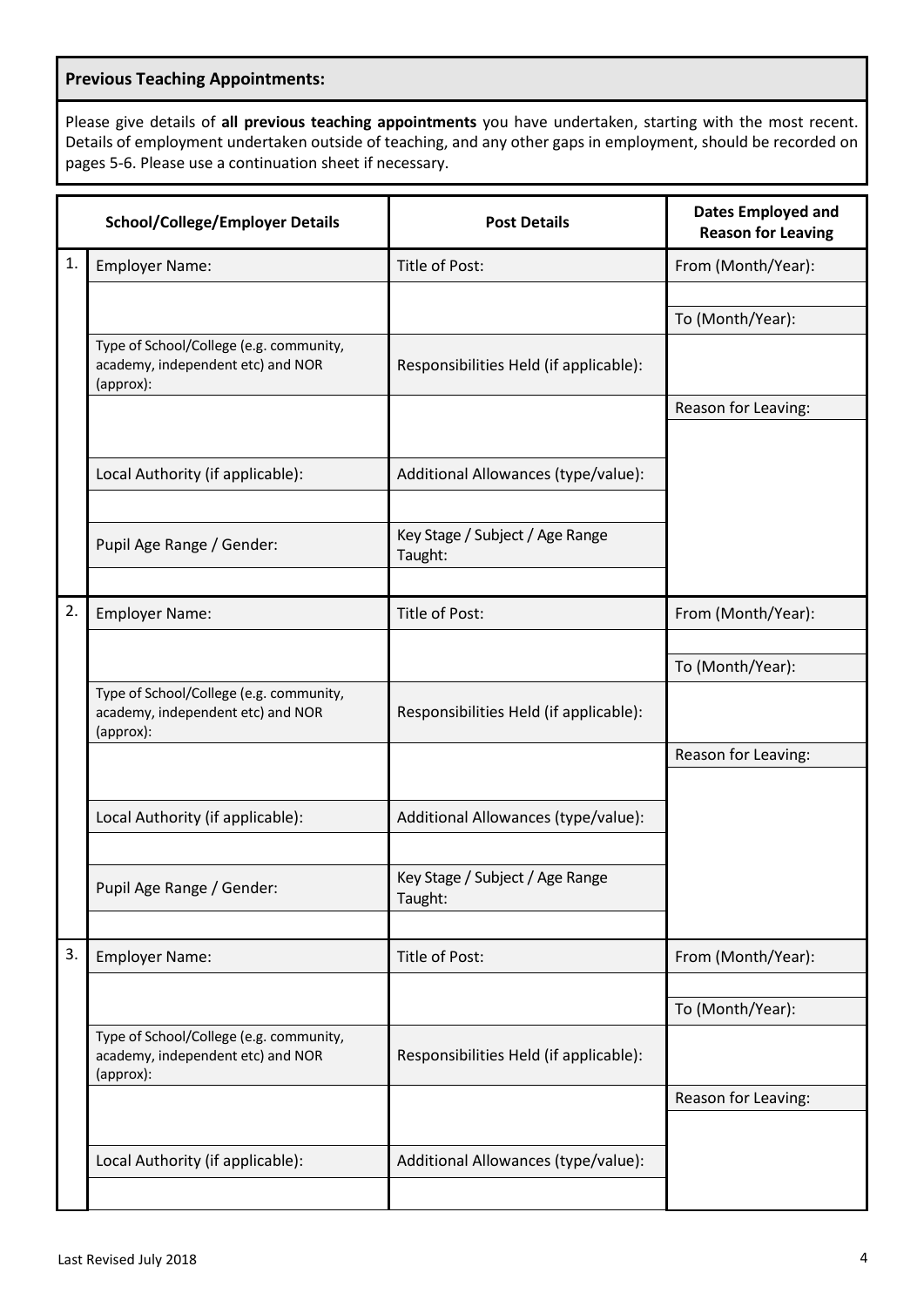|    | <b>School/College/Employer Details</b>                                                    | <b>Post Details</b>                        | <b>Dates Employed and</b><br><b>Reason for Leaving</b> |
|----|-------------------------------------------------------------------------------------------|--------------------------------------------|--------------------------------------------------------|
|    | Pupil Age Range / Gender:                                                                 | Key Stage / Subject / Age Range<br>Taught: |                                                        |
|    |                                                                                           |                                            |                                                        |
| 4. | <b>Employer Name:</b>                                                                     | Title of Post:                             | From (Month/Year):                                     |
|    |                                                                                           |                                            |                                                        |
|    |                                                                                           |                                            | To (Month/Year):                                       |
|    | Type of School/College (e.g. community,<br>academy, independent etc) and NOR<br>(approx): | Responsibilities Held (if applicable):     |                                                        |
|    |                                                                                           |                                            | Reason for Leaving:                                    |
|    |                                                                                           |                                            |                                                        |
|    | Local Authority (if applicable):                                                          | Additional Allowances (type/value):        |                                                        |
|    |                                                                                           |                                            |                                                        |
|    | Pupil Age Range / Gender:                                                                 | Key Stage / Subject / Age Range<br>Taught: |                                                        |
|    |                                                                                           |                                            |                                                        |

#### **Other Employment:**

Please give details of any **other periods of employment** you have undertaken which you have not included above, starting with the most recent. Any gaps in your employment and/or training and education history will be explored with you if you are called for interview. Please use a continuation sheet if necessary.

| Employer's Name and<br>Address | Dates<br>Employed<br>From and To<br>(Month/Year) | Position Held | Salary and<br><b>Benefits</b> | Reason for Leaving |
|--------------------------------|--------------------------------------------------|---------------|-------------------------------|--------------------|
|                                |                                                  |               |                               |                    |
|                                |                                                  |               |                               |                    |
|                                |                                                  |               |                               |                    |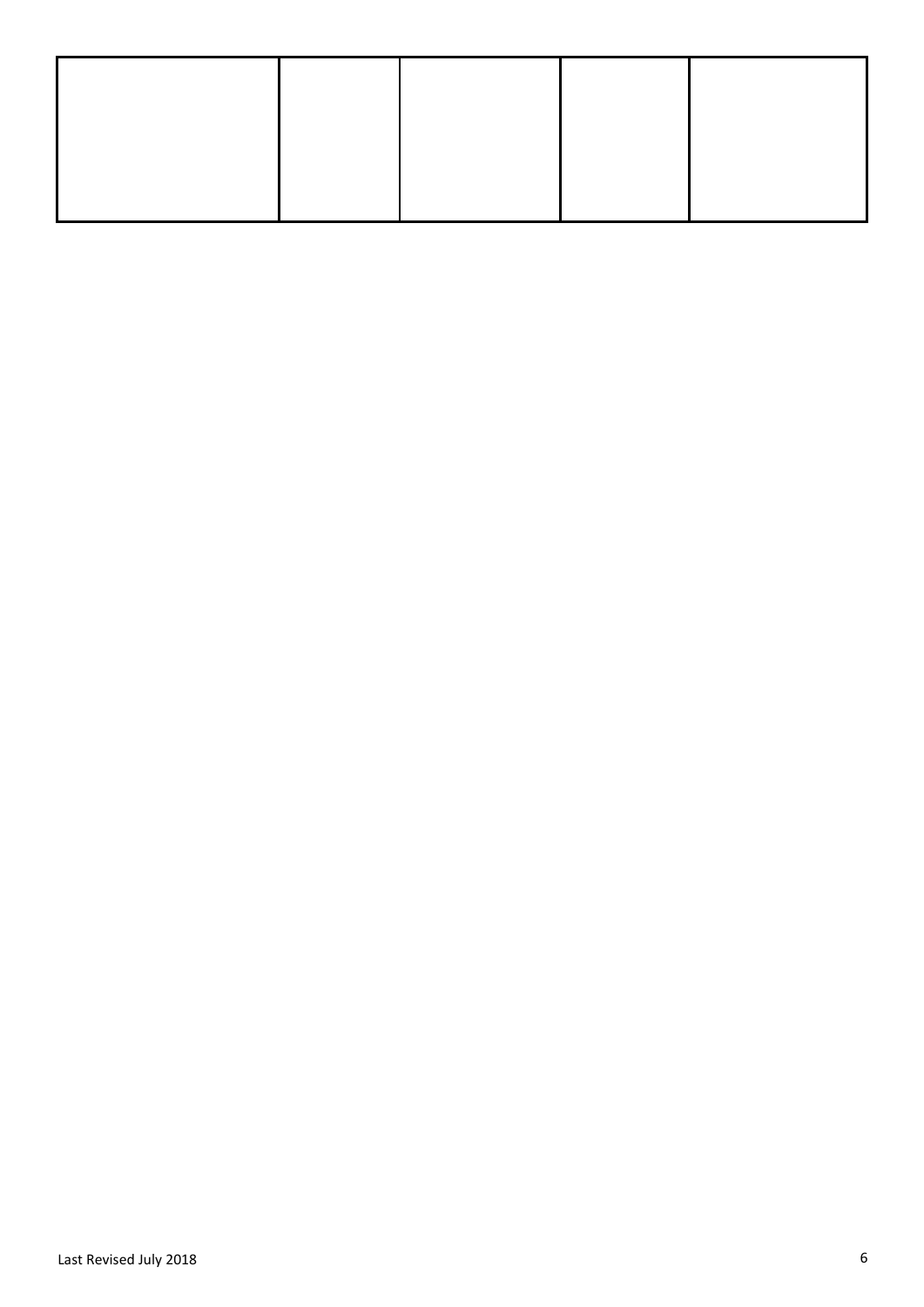# **Periods When Not Working:**

Please give details below of any voluntary work you have not detailed elsewhere in your employment history, or reasons for other periods of time when you have not been employed since leaving secondary education.

| Date From<br>(Month/Year) | Date To<br>(Month/Year) | Reason |
|---------------------------|-------------------------|--------|
|                           |                         |        |
|                           |                         |        |
|                           |                         |        |
|                           |                         |        |
|                           |                         |        |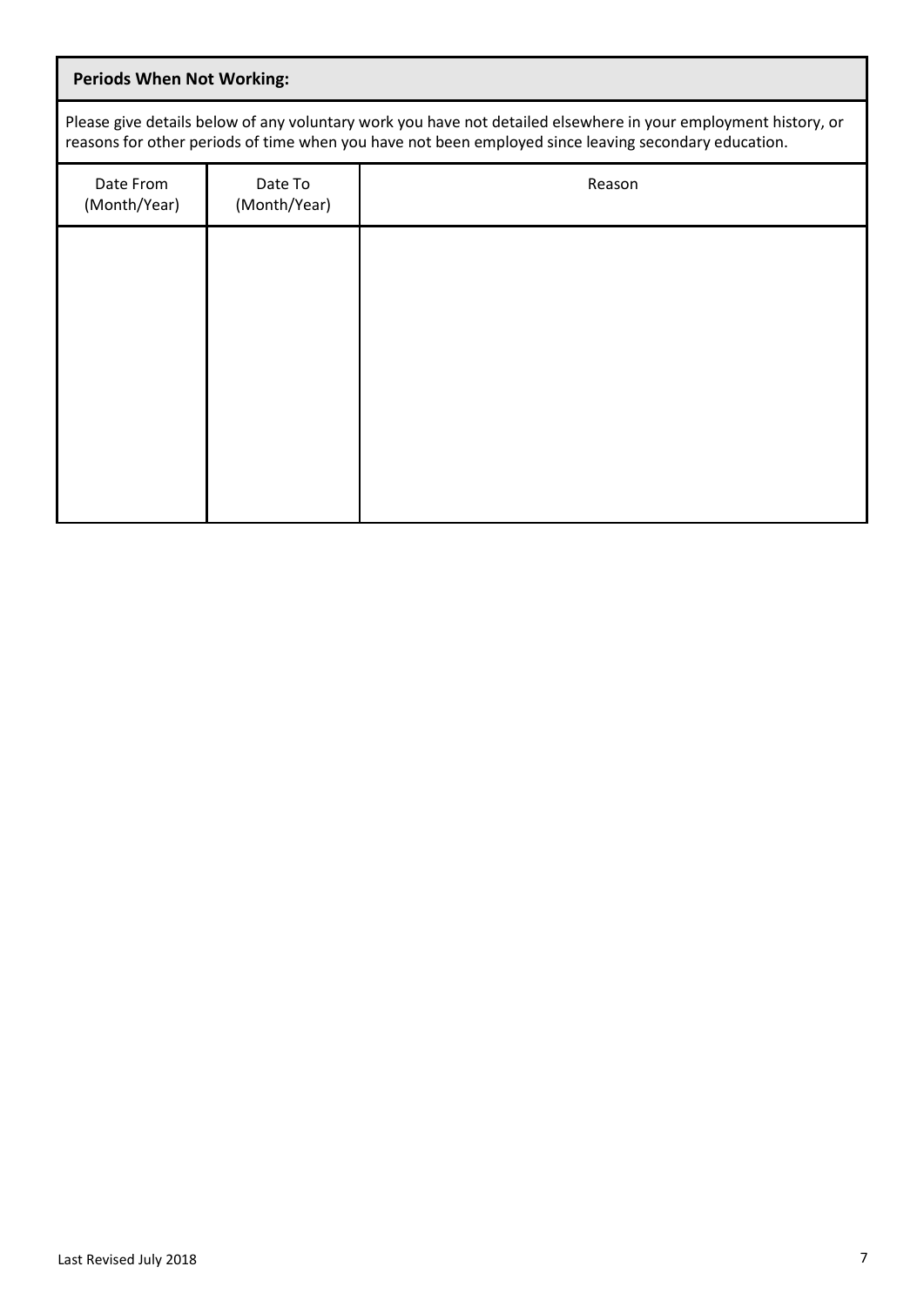#### **Statement of Application:**

You are invited to provide further information in support of your application. Please make full use of this section and continue on additional sheets if necessary. Please refer to the person specification for the post and also include:

- The reasons why you are applying for this post;
- The personal qualities and experience that you feel are relevant to your suitability for the post;
- Key responsibilities and achievements in your present or most recent job which are relevant to this application;
- Details of any relevant interests or activities.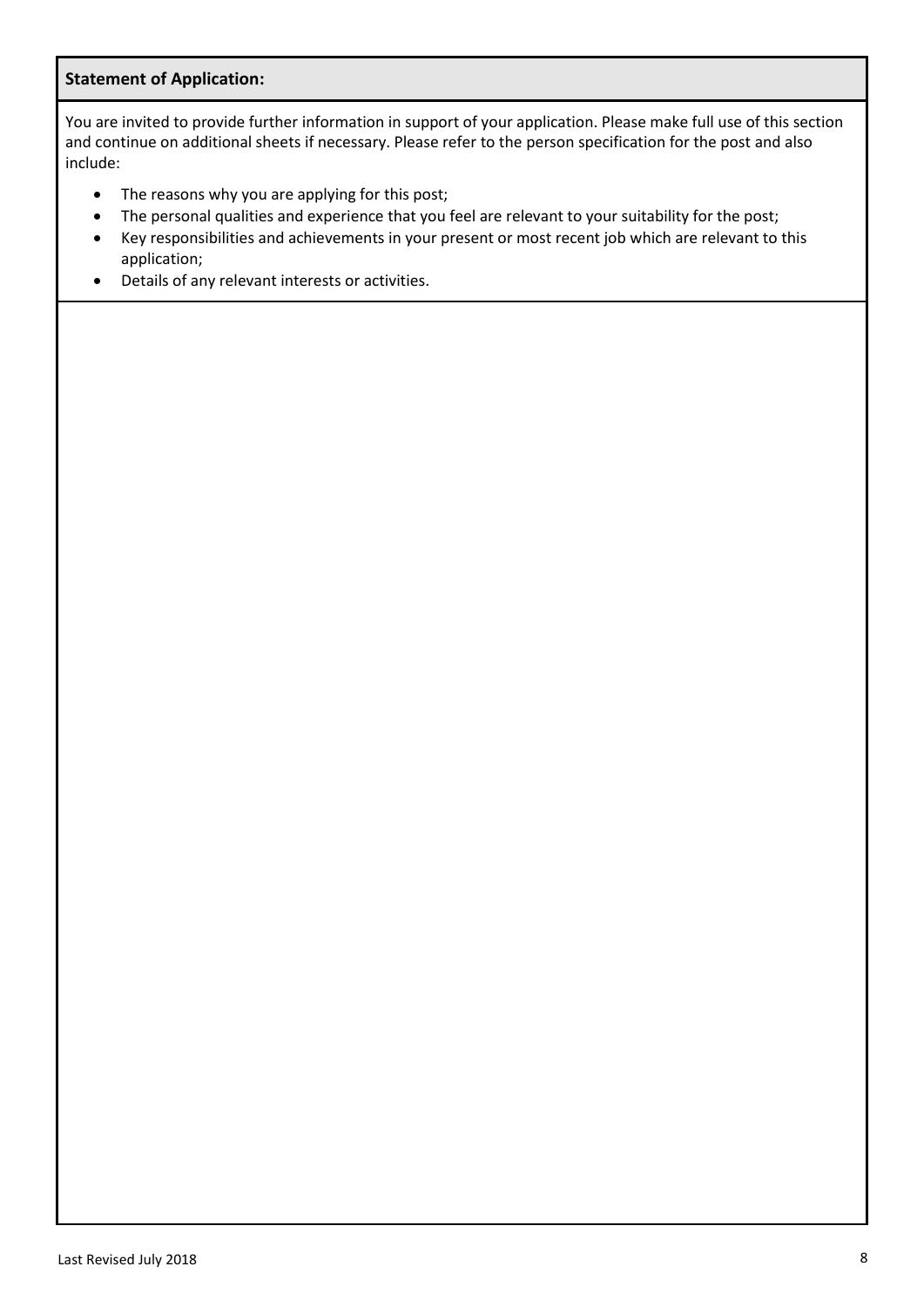#### **Referees:**

- References will only be sought for shortlisted candidates. **It is our policy to obtain references prior to interview. If you have concerns regarding this, please contact us before submitting your application form.**
- The first referee provided **must** be your present or most recent employer, unless you have not been in employment before. If you are not currently working with children and young people but have done so in the past, your second referee **must** be that employer. If you are a Newly Qualified Teacher, one referee **must** be your college tutor.
- If any of your references relate to your employment at a school or college your referee **must** be the Headteacher or Principal. If you are a serving (or ex) Headteacher or Principal, your referee should be the Chair of the relevant governing body (or alternatively this can be the CEO of a multi-academy trust).
- If you are currently working with children, your present employer will be asked about any disciplinary offences relating to children (whether current or time expired), whether you have been the subject of any substantiated child protection concerns and, if so, the outcome of these investigations. If you are not currently working with children but have done so previously, these issues will be raised with your former employer.
- Please do not name relatives or people acting solely in their capacity as friends as your referees.
- **Other previous employers may also be approached for information, prior to interview, to verify details on your application form, such as particular experience or qualifications.**

| Referee 1                                          | <b>Referee 2</b>                                   |  |  |
|----------------------------------------------------|----------------------------------------------------|--|--|
| Title (Miss/Mr etc)                                | Title (Miss/Mr etc)                                |  |  |
| Name                                               | Name                                               |  |  |
| Occupation                                         | Occupation                                         |  |  |
| Address                                            | Address                                            |  |  |
| Tel. Number                                        | Tel. Number                                        |  |  |
| Fax Number                                         | Fax Number                                         |  |  |
| <b>Email Address</b>                               | <b>Email Address</b>                               |  |  |
| In what<br>capacity do<br>you know the<br>referee? | In what<br>capacity do<br>you know the<br>referee? |  |  |

#### **Reasonable Adjustments to the Shortlisting Process:**

We welcome applications from disabled people. Please indicate in the box below if there is anything that we need to do, or take into consideration, to ensure that the shortlisting process is fair in relation to a disability.

Candidates who are invited for interview will be asked in the invitation letter if they require any adjustments to be made to the interview or other selection activities.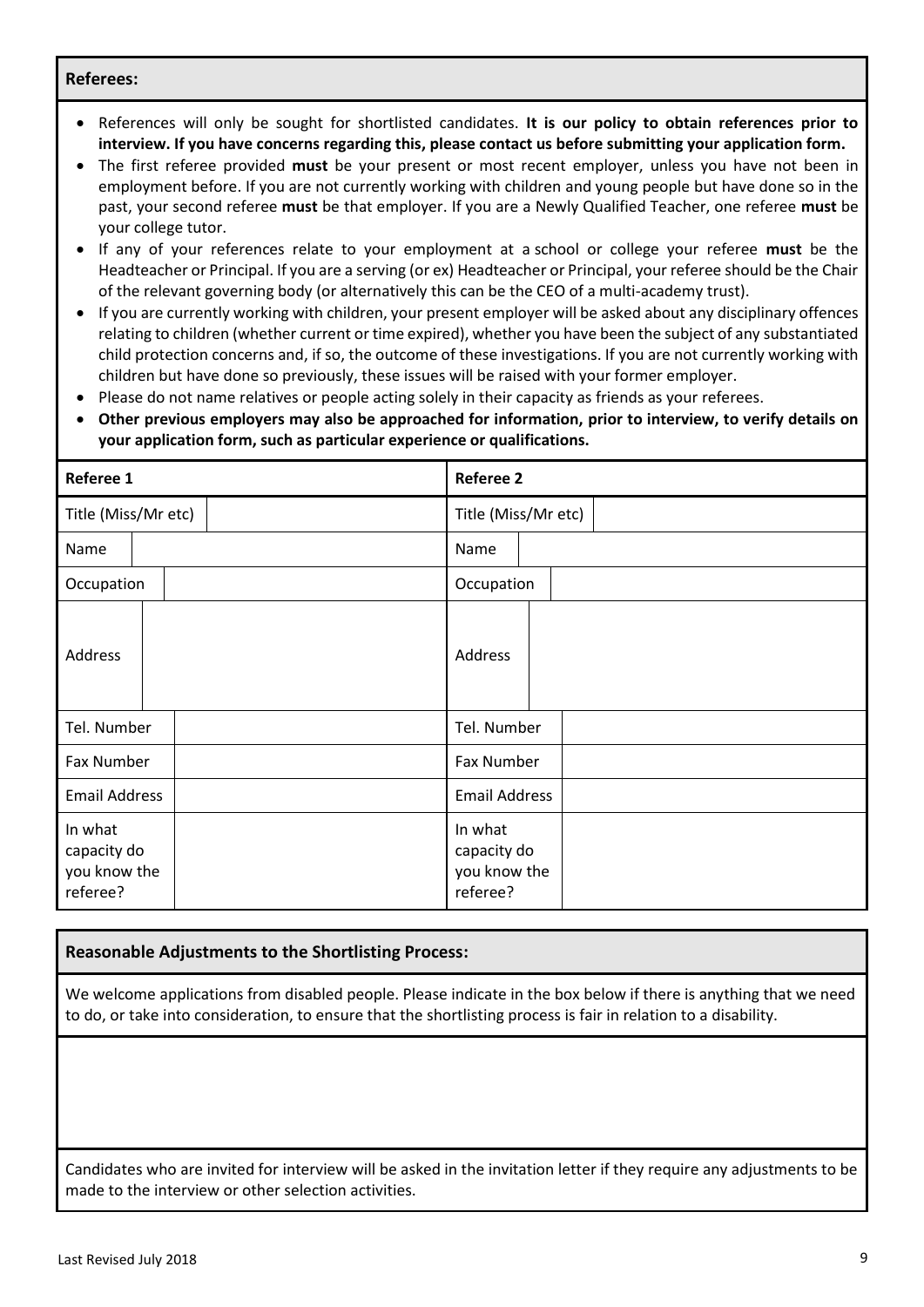#### **Declarations:**

This post is **exempt from the Rehabilitation of Offenders Act (ROA) 1974**. If you are appointed you will be required to undertake an Enhanced Disclosure & Barring Service (DBS) check. You are required to declare any cautions, convictions, reprimands or final warnings which are not protected (i.e. that are not filtered out\*), as defined by the Rehabilitation of Offenders Act 1974 (Exceptions) Order 1975 (as amended). You are also required to disclose any pending criminal proceedings against you or current police investigations, including those relating to other employment or matters outside work. Having a criminal record will not necessarily prevent you from taking up appointment; it will depend on the nature of the offence(s) and their relevance to the post you are applying for. However, should you **not** declare any of the above and this is subsequently revealed, for example through the DBS check, then this may place your employment in jeopardy. Any information given will be treated in the strictest confidence and with due regard to the ROA and data protection legislation.

\* *Amendments to the Exceptions Order 1975 provide that certain spent convictions and cautions are 'protected' meaning that they are not subject to disclosure to employers and cannot be taken into account.*

*All guidance and criteria on the filtering of these cautions and convictions can be found in th[e DBS filtering collection](https://www.gov.uk/government/collections/dbs-filtering-guidance)  [on the Gov.uk website](https://www.gov.uk/government/collections/dbs-filtering-guidance) and further information on disclosing a criminal record can also be obtained from Nacro: [www.nacro.org.uk](http://www.nacro.org.uk/)*

| Please answer the following questions:                                                                                                                                                                                                                                                                           |  |                                  |                                             |  |        |
|------------------------------------------------------------------------------------------------------------------------------------------------------------------------------------------------------------------------------------------------------------------------------------------------------------------|--|----------------------------------|---------------------------------------------|--|--------|
| Do you have any cautions, convictions, reprimands or final warnings which are not<br>protected, as defined by the Rehabilitation of Offenders Act 1974 (Exceptions) Order<br>1975 (as amended) and/or are you the subject of a current police investigation or have<br>criminal proceedings pending against you? |  |                                  |                                             |  | YES/NO |
| Are you on the Children's Barred List (previously List 99 and PoCA list) or have you ever<br>been disqualified from working with children or been subject to any sanctions imposed by<br>YES/NO<br>a regulatory body, e.g. Teaching Regulation Agency (or its predecessor bodies)?                               |  |                                  |                                             |  |        |
| It is a criminal offence for barred individuals to seek, or to undertake, work with children.<br>If you have answered 'YES' to either of the above, please provide further details on a separate sheet in a sealed<br>envelope marked 'CONFIDENTIAL'.                                                            |  |                                  |                                             |  |        |
| Are you currently registered with the DBS Update Service?                                                                                                                                                                                                                                                        |  |                                  |                                             |  | YES/NO |
| If YES, please provide the information below. If NO, please proceed to the next section.                                                                                                                                                                                                                         |  |                                  |                                             |  |        |
| <b>DBS Registration Number</b>                                                                                                                                                                                                                                                                                   |  | Annual Registration Renewal Date |                                             |  |        |
| Level of check obtained at point of registration? (select one)                                                                                                                                                                                                                                                   |  | STANDARD / ENHANCED              |                                             |  |        |
| Which workforce was your check requested for at point of<br>registration? (select one)                                                                                                                                                                                                                           |  |                                  | CHILDREN / ADULT / ADULT & CHILDREN / OTHER |  |        |
| <b>Declaration:</b> Ducigning this anglication form and providing the information above Lunderstand that Lam outhorizing                                                                                                                                                                                         |  |                                  |                                             |  |        |

**Declaration:** By signing this application form and providing the information above I understand that I am authorising the school/college to consult the DBS Update Service in the context of its recruitment and safeguarding procedures and agree to provide the relevant disclosure certificate to facilitate this process.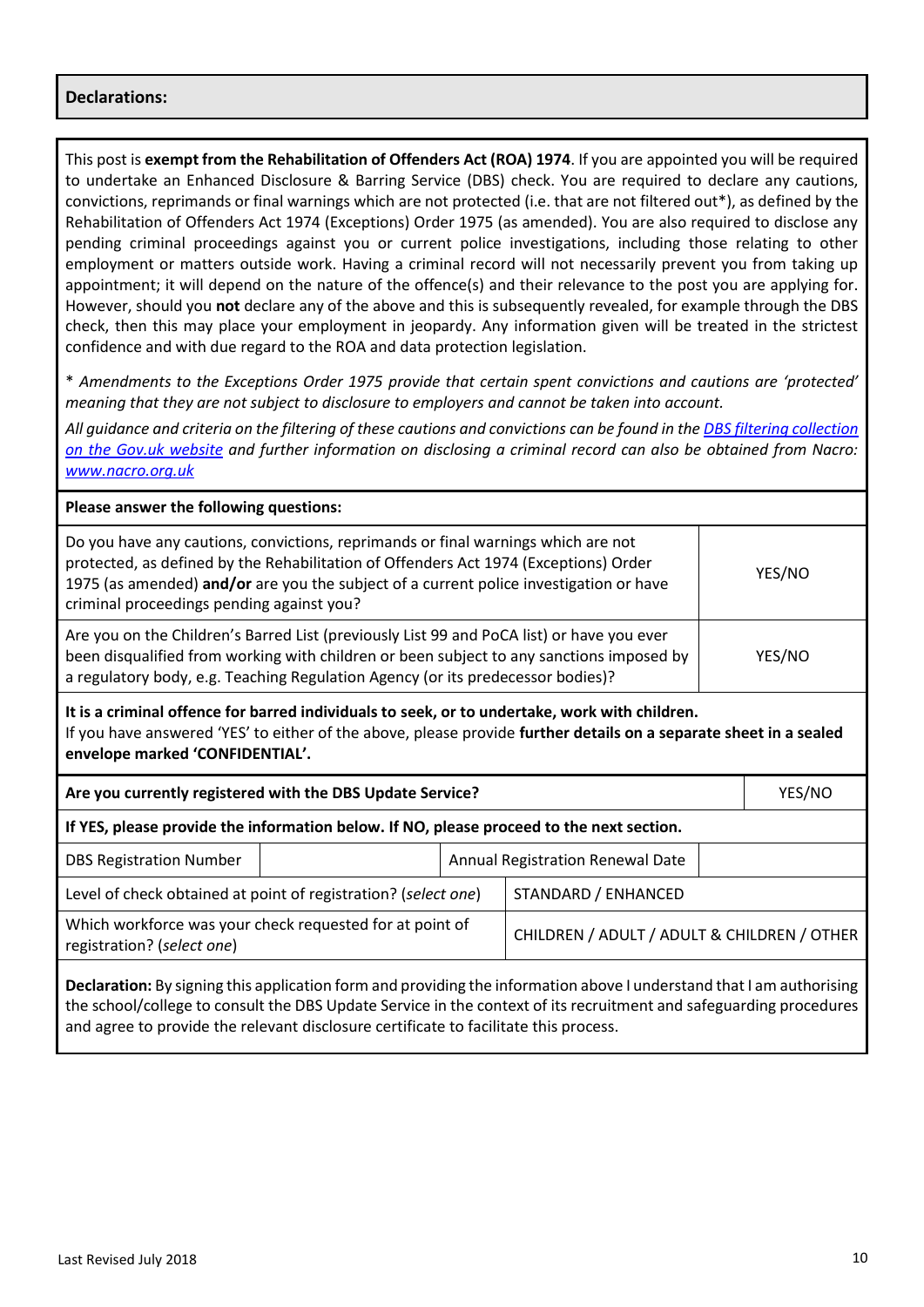## **A Note on Childcare Disqualification Requirements**

In addition to undertaking checks to ensure that members of staff are suitable to work with children, schools are also specifically required to establish that members of staff are not disqualified from working with children who have not yet reached the age of 8 in order to comply with the Childcare Act 2006 and the Childcare (Disqualification) and Childcare (Early Years Provision Free of Charge) (Extended Entitlement) (Amendment) Regulations 2018. All staff responsible for the provision or management of such childcare (including teaching) are therefore required to declare that they are not disqualified from undertaking such work upon appointment.

A disqualified person is not permitted to provide or manage care for children under age 8 unless they apply for, and are granted, a waiver from Ofsted. In summary, a person may be disqualified from working in a school setting through:

- Inclusion on the Children's Barred List;
- Being cautioned for, or convicted of, certain violent and sexual criminal offences against children and adults;
- Grounds relating to the care of children (including where an order is made in respect of a child under the person's care);
- Having registration refused or cancelled in relation to childcare or children's homes or being disqualified from private fostering.

Disqualification also applies to equivalent offences committed overseas. The Regulations do not automatically apply to all posts in a school or to settings where there is no provision for children under 8. You will therefore be informed if the Regulations are relevant to the post you are applying for.

Should you need to, you can find out more about disqualification in the Department for Education's guidance: <https://www.gov.uk/government/publications/disqualification-under-the-childcare-act-2006>

#### **Declaration of Relationships:**

Are you related to, or do you have a close personal relationship with an existing member of staff or member of the board of governors?

If YES, please provide below his/her name and role, and state your relationship:

| I declare that the information I have given on this form is correct. I understand that providing false or misleading  |
|-----------------------------------------------------------------------------------------------------------------------|
| information is an offence which could result in my application being rejected, or, in the event of employment being   |
| obtained, may result in disciplinary action being taken, up to and including summary dismissal. In some               |
| circumstances it could also result in a referral to the police. I have read the Job Applicant Privacy Notice and give |
| my consent for the personal data supplied to be used for the purposes of recruitment and selection as laid out in     |
| that notice.                                                                                                          |

If you have submitted your application electronically, you will be asked to sign your application form in the event that you are shortlisted and called for interview.

#### **Thank you for your application.**

| Retention of Application Forms: As outlined in the Privacy Notice, it is our policy to retain all   YES   NO |  |
|--------------------------------------------------------------------------------------------------------------|--|
| application forms for unsuccessful applicants for a period of six months, after which time they are          |  |
| securely destroyed. If another suitable vacancy arises during that period which we think might suit your     |  |
| skills and experience, we may contact you to make you aware of the vacancy. Please indicate if you are       |  |
| happy for us to use your application form in this way (highlight preferred option or type YES/NO):           |  |